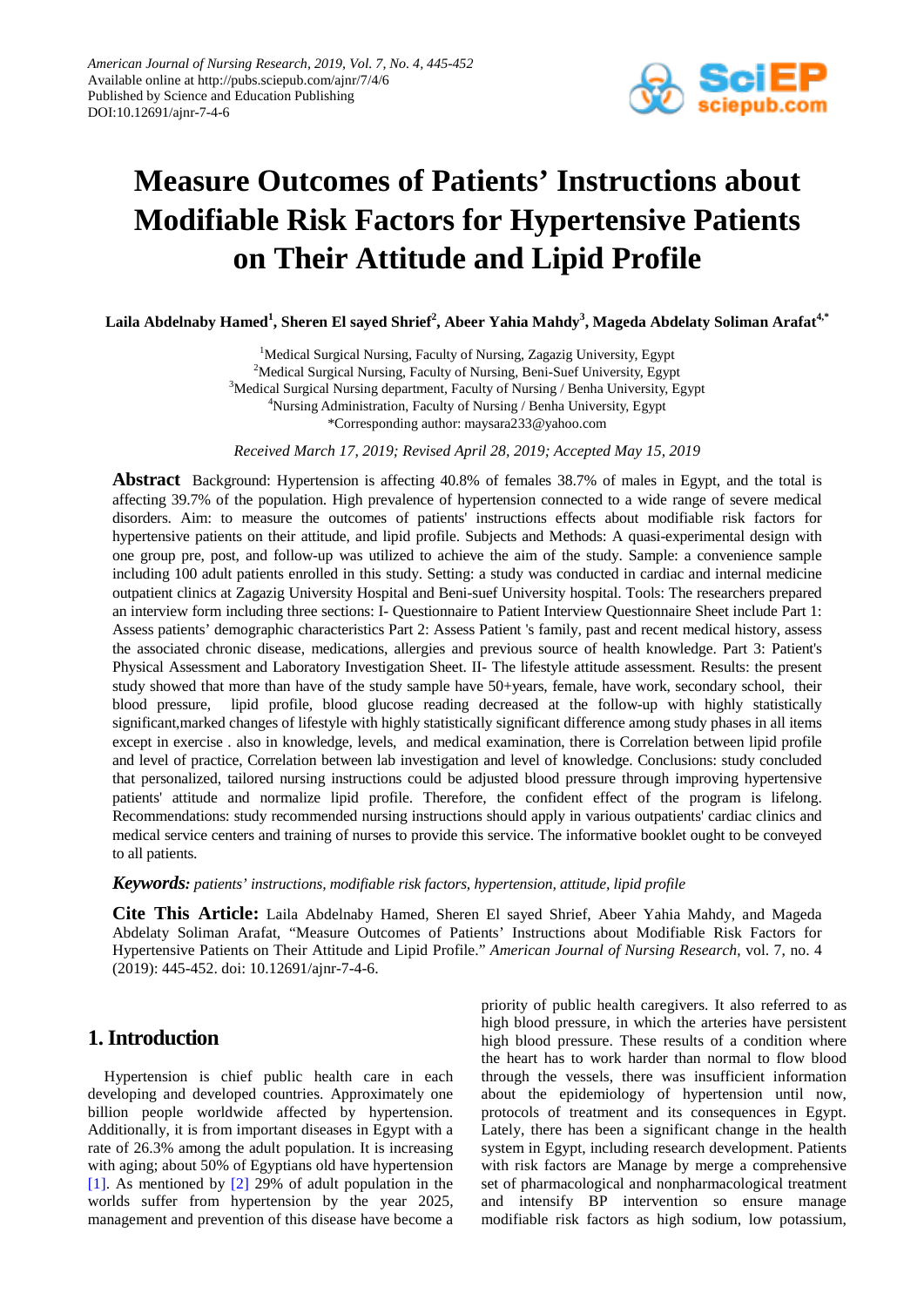alcohol, smoking, diabetes mellitus, high Cholesterol, overweight/obesity, Physical Inactivity, and Unhealthy Diet. Also, disease Relatively Fixed Risk Factors as Psychosocial Stress, Premature Birth, Low Birth Weight, Chronic Kidney Disease, Family History, Increased Age, Low Socioeconomic Status, Male Sex, Obstructive Sleep Apnea [\[3\].](#page-6-2) The updated guideline for hypertension also provides new treatment recommendations, which include lifestyle changes as well as BP-lowering medications, [\[4\]](#page-6-3) to treat the hypertensive patient, follow up patient each month to detect compliance and responding to prescribed treatment until BP is under control [\[5\].](#page-7-0) Hypertension is recognized as one of the significant risk factors in developing coronary atherosclerosis; it frequently found with other risk factors, especially dyslipidemia, which may act increase in the pathogenesis of atherosclerosis disease [\[6\].](#page-7-1) Therefore, making the Full fasting lipid profile screening is essential. It is a group of blood tests that are performed after fasting 14 hours and used to guide primary health care (PHC) providers in deciding how a person at risk should be treated. Lipid profile includes total cholesterol, HDL-cholesterol, LDL cholesterol and triglycerides. The report may also include HDL/cholesterol ratio or a risk score based on lipid profile results, age, sex and other risk factors [\[2\].](#page-6-1) Also, BMI as a measure of body weight was classified according to the WHO as underweight, normal, overweight and obese. Overweight and obesity are risk factors for many diseases as blood pressure [\[7\].](#page-7-2) The nurses play an essential role in preventing hypertension crises and complications. They create awareness and instruct patients. Hence, its significant reduction [\[8\].](#page-7-3) Nursing care must include adequately assess the level of a patient needs of self-care so that the nurse can utilize the nursing system that best fits the patient's ability to perform self-care [\[9\].](#page-7-4)

In addition to the patient's role in self-care, the nurse also can be effective in taking care of them after discharge [\[10\].](#page-7-5) The control of hypertension through health promotion and lifestyle modification presents a significant challenge for a large sector of the population that is well fitting to nursing care [\[11\].](#page-7-6) This can be accomplished through implementing Nursing guideline that is a designated program provided to recently diagnosed hypertensive patients to improve their knowledge, self-care practice and clinical outcomes. Ali (2013) added that, nursing guidelines constitute the following items: dietary modification, weight reduction strategies, increase exercise, stress management strategies, promotion the adherence to management plan, and educate patients self/home blood pressure monitoring. that lead to improvement in the hypertension patients Clinical outcomes as systolic and diastolic blood pressure, triglycerides, cholesterol, RBS, FBS, PPS, creatinine, SGPT, SGOT, as well as patients clinical manifestation of hypertension as headache, fatigue, anxiety, numbness, face and eye redness, and edema of lower extremities [\[12\].](#page-7-7) So hypertensive patients require instruction, medications to lower their blood pressure to safe levels [\[13\].](#page-7-8) Nowadays nurses more responsible for patients instruction to own health care. The patient required compressive health status and interested in stabilizing and prevent or decrease complications from chronic diseases [\[14\].](#page-7-9)

## **1.1. The Significance of the Study**

Uncontrolled blood pressure is one of the most common diseases in high prevalence at Egypt; nurses are more likely to observe and provide available health information and strategies, as for encouraging self-care behavior to adults patients diagnosed with hypertension. High blood pressure is a risk for coronary heart disease and stroke. It's complications also renal impairment, visual impairment, and retinal hemorrhage [\[7\].](#page-7-2)

#### **1.2. The Aim of the Study**

The objective of this study was to measure the outcomes of patient' instructions about modifiable risk factors for hypertensive patients on their attitude, and lipid profile.

#### **1.3. Research Hypothesis**

1. Hypertensive patients' knowledge will be improved post implementation of nursing instructions.

2. Hypertensive patients' lifestyle attitude will be improved post implementation of nursing instructions.

3. Patients' lipid profile will be significantly differenced within normal value post implementation of nursing instructions.

## **2. Materials and Methods**

#### **2.1. Research Design & Setting**

A quasi-experimental design with one group pre, post, and follow-up was utilized to achieve the aim of this study.

#### **2.2. Setting**

The study was conducted in cardiac and medical outpatient clinics at Zagazig University Hospital and Beni-suef university Hospital.

#### **2.3. Subjects and Sample**

A convenience sample of 100 adult patients was included in the study, selected according to the following inclusion criteria: adult male and female patients experiencing hypertension, Conscious hypertensive patients with prescribed antihypertensive medication with an abnormality in lipid profile, perform regular follow up and agree to participate in the study.

#### **2.4. Tools of Data Collection**

Three tools used in this study prepared in the Arabic language.

**The first tool:** it includes three parts.

**1st part;** Assess patients 'demographic characteristics: Patients' age, sex, educational level, occupation, marital status, income, health insurance.

**2nd part** Assess Patient's family, past and recent medical history, assess the associated chronic disease,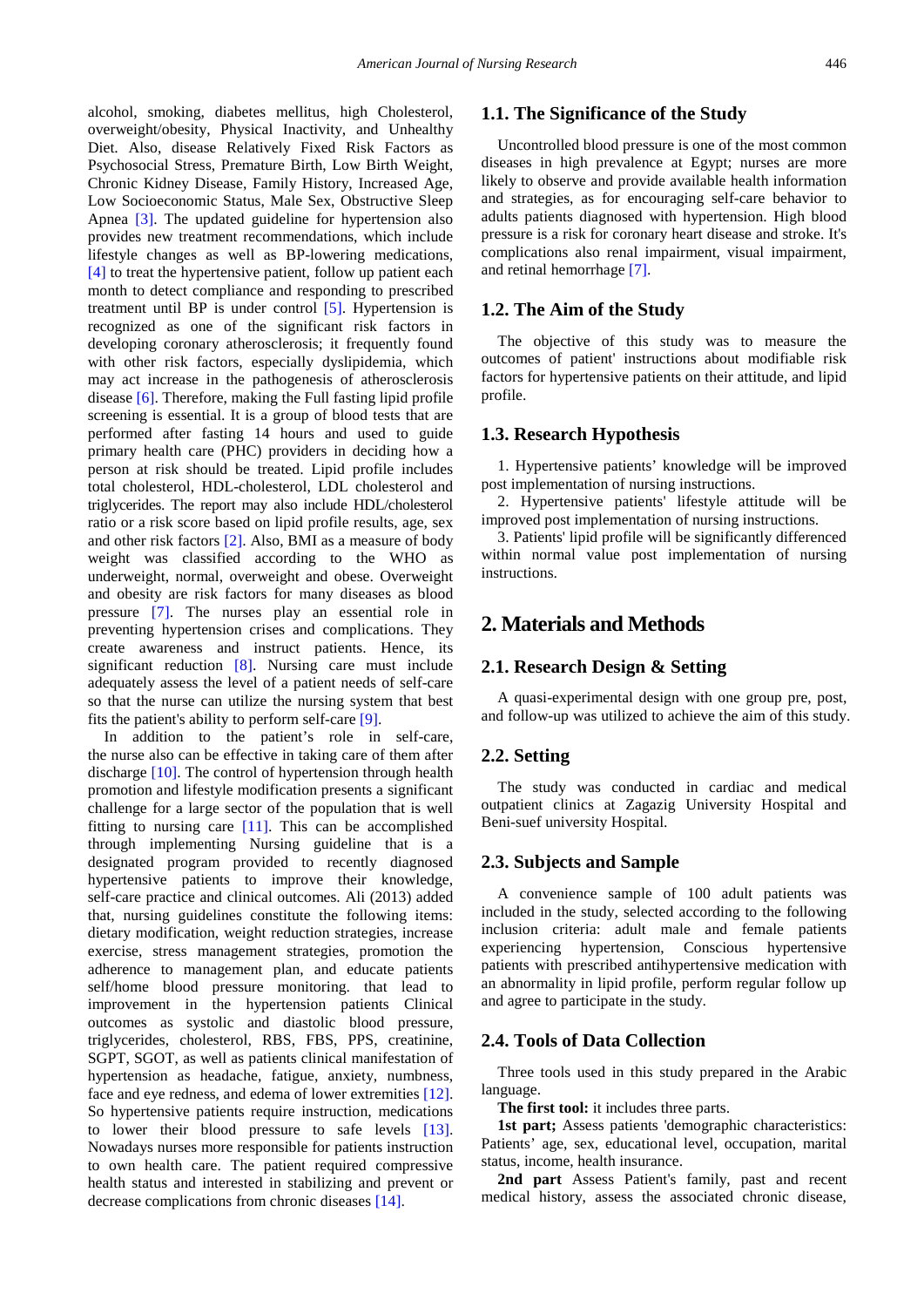medications, allergies and previous source of health knowledge….. Etc.

3th part; Patient's Physical Assessment and Laboratory Investigation Sheet to record systolic and diastolic blood pressure using a standard method of measurement [\[15\].](#page-7-10) It also included lipid profile as blood triglycerides, cholesterol, LDL and HDL. Also, random and fasting blood sugar. Also, Patients' body mass indexes (BMI) were estimated pre guidelines intervention.  $BMI = weight (Kg) / height (m)<sup>2</sup>$ . Patients were considered underweight if BMI < 18.5; normal weight if BMI  $18.5 - 24.9$ ; overweight if BMI  $25 - 29.9$  and obese if BMI > 30. It adopted from (Gupta et al. 2007)  $[16]$ .

**The second tool:** Assess Lifestyle attitude included 25 questions on six borders, which include nutritional habits, physical activities, and patients' compliance with medications, smoking habits, emotional status, and personal hygiene. The responses to all items of this section were on a 3-point Likert scale: usually, occasionally or never, score two, one, and zero, respectively. summed and the total divided by the number of the items, giving a mean score for items scores of each part and category.

**The Third tool:** Patients' Knowledge assessment sheet regarding hypertension to assess patients' knowledge about hypertension based on recent literature and filled in by the researchers. It consisted of 20 questions covered the items: a. information about hypertension (definition, signs & symptoms and complications); b. Risk factors and management of hypertension; c. Self-care practice (medication, diet, physical activities, weight reduction, smoking cessation and follow up); d. Complications and preventive measures. The questions were in the form of true & false, and yes, no, and not known.

#### **2.5. Content Validity of the Tools**

The researchers prepared an interview form including four tools adapted in the Arabic Language. A group of five experts in Medical-Surgical Nursing revised these tools. Cronbach's Alpha equal 0.802 used to calculate the reliability in the collected data through the study tools and the result.

#### **2.6. Pilot Study**

The pilot study was conducted on ten hypertensive patients to test the clarity, practicality, and applicability of the tools. Based on the result of the pilot study, modifications and exclusions of some details were done and then the final forms were developed. The sample of the pilot study was omitted from the study sample.

## **2.7. Managerial Design and Ethical Respect**

Official permission was obtained from the Director of the Hospitals of the mentioned setting after explaining the aim and objectives of the study. Besides, the aim of the study was revealed to the participants to gain their cooperation. Verbal consent was obtained from each patient who agreed to participate in the survey, after clarifying the procedures of the study. Participants were informed about ethical issues of research that include their right to refuse participation and withdraw at any time without giving any

reason, or any consequences. Confidentiality of data was ensured and used for research purposes and their benefits. The research tools were not causing any harm or pain for participant.

#### **2.8. Operational Design for the Study**

This study was conducted through the following four phases: assessment, planning, implementation, and evaluation.

#### **First phase: Assessment**

This phase directed to prepare the study tools after reviewing related literature. An exploratory visit was done to outpatient clinics to estimate the rate of admission and suitable time for collecting the data, receive data from HTN patients included in the study by recognizing the patients' knowledge, practice their lifestyle and compliance toward hypertension therapeutic regimen before nursing instructions implementation.

#### **Second phase: Planning (preparatory)**

Based on the assessment phase and patients' learning needs, the program content and media (in the form of the program booklet, posters, and visual materials) were prepared. The intercession was designed built on a review of related literature and tailored to the patients' needs identified in the pre-test [\[17\].](#page-7-12) The first part of the patient instructions focused on improving patient's knowledge regarding hypertension modifiable risk factors. It involved the following items as illustrated in the patient's handout: identifying of hypertension, its causes, signs and symptoms, and effects on the body system. Treatment and preventive measures. Diet and exercise part covered (hypertensive diet, compliance with physical activities as time, duration of walking, and mange of stress included relaxation technique, along with assertiveness, and management of time. Also the kinds of hypertension treatment, stress on regular physician follow-up, pressure on the signs and symptoms that need rapid consultation. Lastly, general lifestyle practice. A helpful handout prepared by the researchers to be given to participants.

#### **Third phase: Implementation**

The nursing instructions sessions were fulfilled according to the five stages of counseling process that uses the acronym DASIE technique whose components are: (1) Develop the relationship, identify and clarify problem(s)'; (2) Assess problem(s) and redefine in skills terms; (3) State working goals and plan interventions; (4) 'Intervene to develop self-helping skills; and (5) End and consolidate self-helping skills [\[25\].](#page-7-13)

Every patient was interviewed individually by the researcher at our Patient Clinic to fill in the sheet. Each session lasted from 40-45 minutes. Counseling was given by the use of booklet, posters, and visual materials, and real objects as a sphygmomanometer, stethoscope, and check for measuring glucose level. Each patient counseled for three to four sessions using face to face teaching methods to achieve the proposed goal and allow patient to ask, discussion and reach a high level of understanding. Each session divided into two parts the first one focused on Theoretical knowledge and the second part take for discussion, asking and answering any question). The researcher used pictures, lectures, brochure, and power point presentations. About practical sessions, it was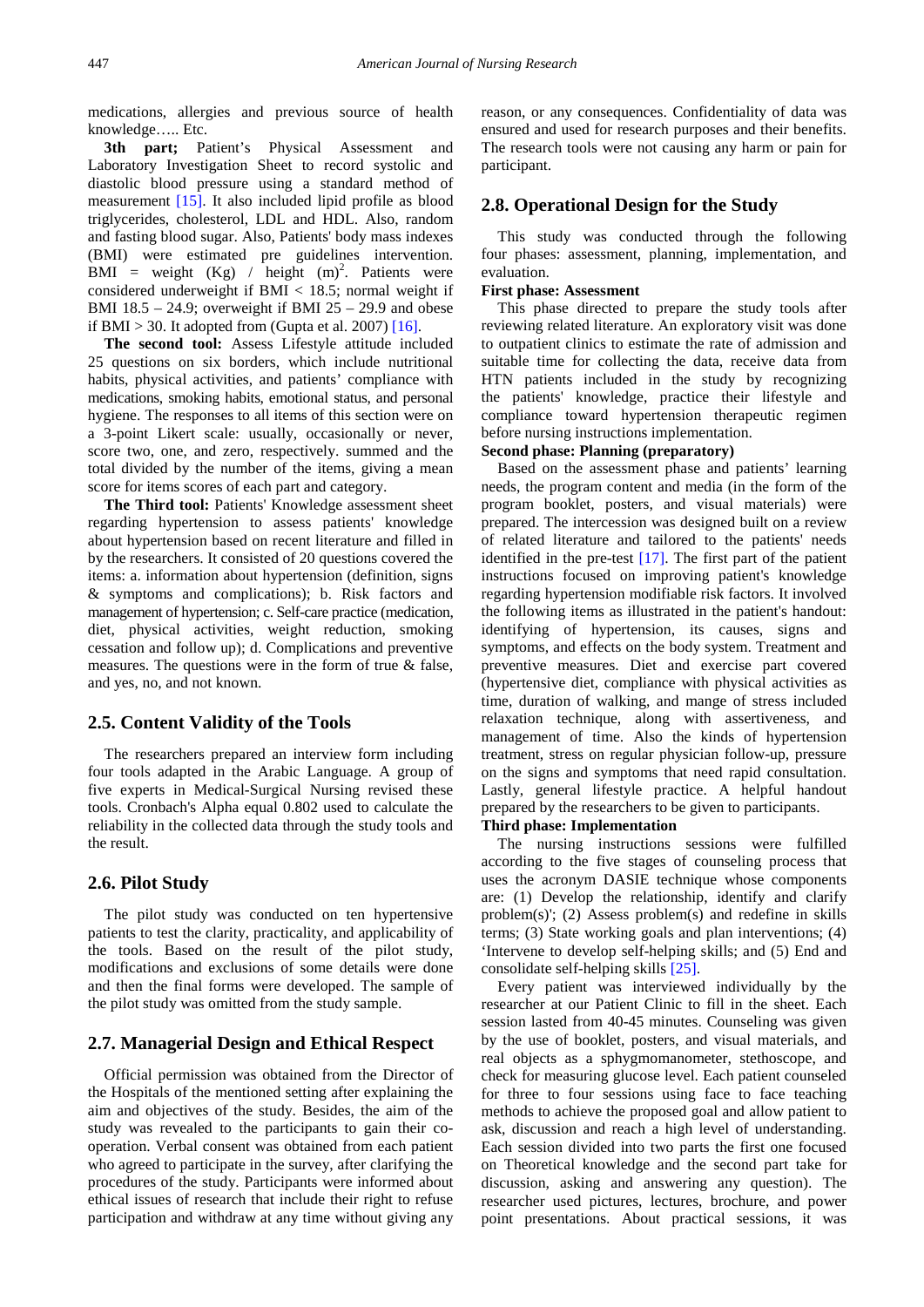around 2 to 3 sessions based on patients' understanding focused on lifestyle habits modifications and the technique of measuring blood pressure.

Data collection and program application started in May 2018 and ended in December 2018. Data were collected two days/week from 8.oo a.m. to 1.00 p.m. according to the outpatient clinic visiting hours and the presence of the patients.

#### **The fourth phase: Evaluation**

The evaluation phase was stressed on measuring the outcome of nursing instructions about modifiable risk factors on patients knowledge, practice (lifestyle ) and lipid profile through three measures taken 1, 3 and six months after the program implementation.

#### **2.9. Statistical Analysis**

The collected data were organized, tabulated and statistically analyzed using SPSS version 19 (Statistical Package for Social Studies) created by IBM, Illinois, Chicago, USA. Data were presented using descriptive statistics in the form of frequencies and percentages for qualitative variables while for numerical values the mean and standard deviations were calculated. Chi-square test was used to detect the statistical differences between variables. When the chi-square test was not suitable due to the presence of observations with a small number, the Monte Carlo exact test was used. ANOVA test was used to compare more than two means of parametric data.The correlation between study variables was calculated using Pearson's correlation coefficient. The level of significance was adopted at  $p<0.05$ .

## **3. Results**

[Table 1](#page-3-0) showed that more than half of the study sample have 50+years, female (52%) without health insurance. [Figure 1](#page-3-1) represented the distribution of studiedid sample according to their educational level; it pointed to and have work, the majority of them 34% have secondary schools and have work, the majority of them 34% have secondary schools. [Figure 2](#page-4-0) showed that the majority of studied sample 66% have a family history of a disease and their disease duration ranged from 5 to 10 years and have other associated disease (70) especially DM (41%). [Table 2](#page-4-1) illustrated that the mean systolic blood pressure reading decreased from 169 at the pre-intervention to 131.2 at the follow-up phase. Also, mean diastolic blood pressure, lipid profile, random blood sugar, and fasting blood glucose results changed from the pre-intervention to the follow-up phase with a highly statistically significant P value  $(\leq 001)$ . [Table 3](#page-4-2) displayed there are marked changes of lifestyle behavior (Diet, exercise, medication, smoking, and psychological) from poor practice in pre-intervention to good practice in follow-up phase with highly statistically significant difference among study phases in all items except in the exercise. [Table 4](#page-4-3) illustrated that: statistically significant difference in body mass index in three phases of the study [Table 5](#page-5-0) showed that statistically significant difference among study phases in knowledge, levels

[Table 6](#page-5-1) showed the impact of the program highly statistically significant difference among study phases inpatient regarding their medical examination. [Table 7](#page-5-2) Correlation between lipid profile and level of practice after negative instruction correlation in [Table 8](#page-5-3) Correlation between lab investigation and the level of knowledge.

<span id="page-3-0"></span>**Table 1. Frequency and percentage distribution of the studied sample as regards their sociodemographic characteristic (n=100)**

| Item                    | N  | %   |
|-------------------------|----|-----|
| $49.6 \pm 9.1$          |    | Age |
| 30-39                   | 14 | 14  |
| 40-49                   | 34 | 34  |
| $50+$                   | 52 | 46  |
| Sex                     |    |     |
| Male                    | 48 | 48  |
| Female                  | 52 | 52  |
| Occupation              |    |     |
| Have work               | 62 | 62  |
| Not working             | 38 | 38  |
| <b>Health Insurance</b> |    |     |
| yes                     | 28 | 28  |
| No                      | 72 | 72  |

<span id="page-3-1"></span>

**Figure 1.** Distribution of studiedid sample according to their educational level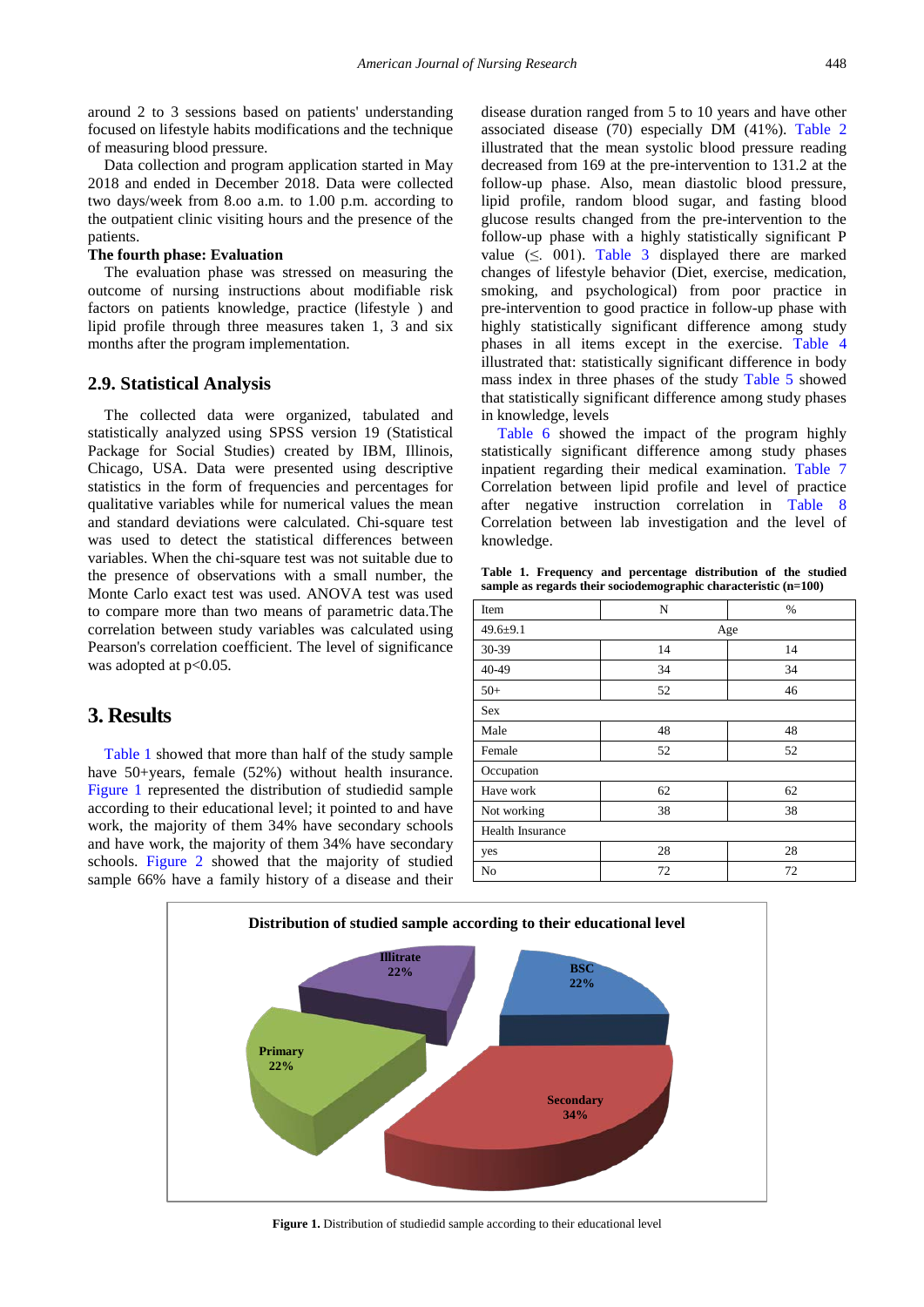<span id="page-4-0"></span>

<span id="page-4-1"></span>**Figure 2.** Distribution of the studied sample according to the medical history

| Table 2. Mean score of the studied patient regarding their physical assessment and examination |  |  |  |  |
|------------------------------------------------------------------------------------------------|--|--|--|--|
|------------------------------------------------------------------------------------------------|--|--|--|--|

| <b>ITEMS</b>    | Pre   |           | Post  |           | Follow up |      | $\mathbf{F}$ | P    |
|-----------------|-------|-----------|-------|-----------|-----------|------|--------------|------|
|                 | Mean  | <b>SD</b> | Mean  | <b>SD</b> | Mean      | SD.  |              |      |
| Systolic        | 169   | 17.3      | 138.9 | 9.5       | 131.2     | 4.5  | 234.2        | .000 |
| Diastolic       | 106   | 6.8       | 87.7  | 7.7       | 86.1      | 3.3  | 127.6        | .000 |
| Triglyceride    | 183.5 | 35.6      | 154.2 | 22.3      | 149.5     | 13.6 | 45.3         | .000 |
| Cholesterol     | 236.2 | 27.4      | 194.4 | 22.1      | 191       | 18.8 | 100.7        | .000 |
| <b>HDL</b>      | 47    | 6.7       | 59.7  | 8.2       | 52.9      | 7.6  | 96.7         | .000 |
| LDL             | 126.6 | 22.3      | 100.7 | 10.7      | 95.8      | 6.4  | 90.1         | .000 |
| R <sub>BS</sub> | 207.3 | 31.1      | 175.9 | 25.3      | 174.5     | 21.6 | 40.4         | .000 |
| Fasting         | 126.5 | 13.8      | 113.8 | 13.8      | 111.7     | 11.7 | 34.5         | .000 |

<span id="page-4-2"></span>

| Items      |      | Pre |      | post |    | Follow up |    | X2    | P      |
|------------|------|-----|------|------|----|-----------|----|-------|--------|
|            |      | N   | $\%$ |      |    | N         | %  |       |        |
| Diet       | Good | 6   | 6    | 75   | 75 | 83        | 83 | 144.6 | .00001 |
|            | Poor | 94  | 94   | 25   | 25 | 17        | 17 |       |        |
| Exercise   | Good | 5   | 5    | 55   | 55 | 66        | 66 | 89.7  | .0000  |
|            | Poor | 95  | 95   | 45   | 45 | 34        | 34 |       |        |
|            | Good | 37  | 37   | 65   | 65 | 81        | 81 | 41.6  | .00001 |
| Medication | Poor | 63  | 63   | 35   | 35 | 19        | 19 |       |        |
|            | Good | 23  | 23   | 66   | 66 | 81        | 81 | 106.3 | .00001 |
| Smoking    | Poor | 77  | 77   | 34   | 34 | 19        | 19 |       |        |
| Psycho     | Good | 6   | 6    | 45   | 45 | 73        | 73 | 93.3  | .00001 |
|            | Poor | 94  | 94   | 55   | 55 | 27        | 27 |       |        |
| Total      | Good | 12  | 12   | 78   | 78 | 84        | 84 |       |        |
|            | Poor | 88  | 88   | 22   | 22 | 16        | 16 | 131.1 | .00001 |

\*significant at P≤0.05.

## <span id="page-4-3"></span>**Table 4. Impact of the program on the mean score of the studied patient regarding their body mass index**

| <b>ITEMS</b>  |    | Pre<br>Post |    |      |    | Follow up | X2   |      |
|---------------|----|-------------|----|------|----|-----------|------|------|
|               | N  | %           | N  | $\%$ | N  | $\%$      |      |      |
| Underweight   |    | Ο           |    |      |    |           | 19.8 | .002 |
| Normal weight | 23 | 23          | 37 | 37   | 44 | 44        |      |      |
| Overweight    | 28 | 28          | 35 | 35   | 33 | 33        |      |      |
| Obese         | 41 | 41          | 22 | 22   | 17 | 17        |      |      |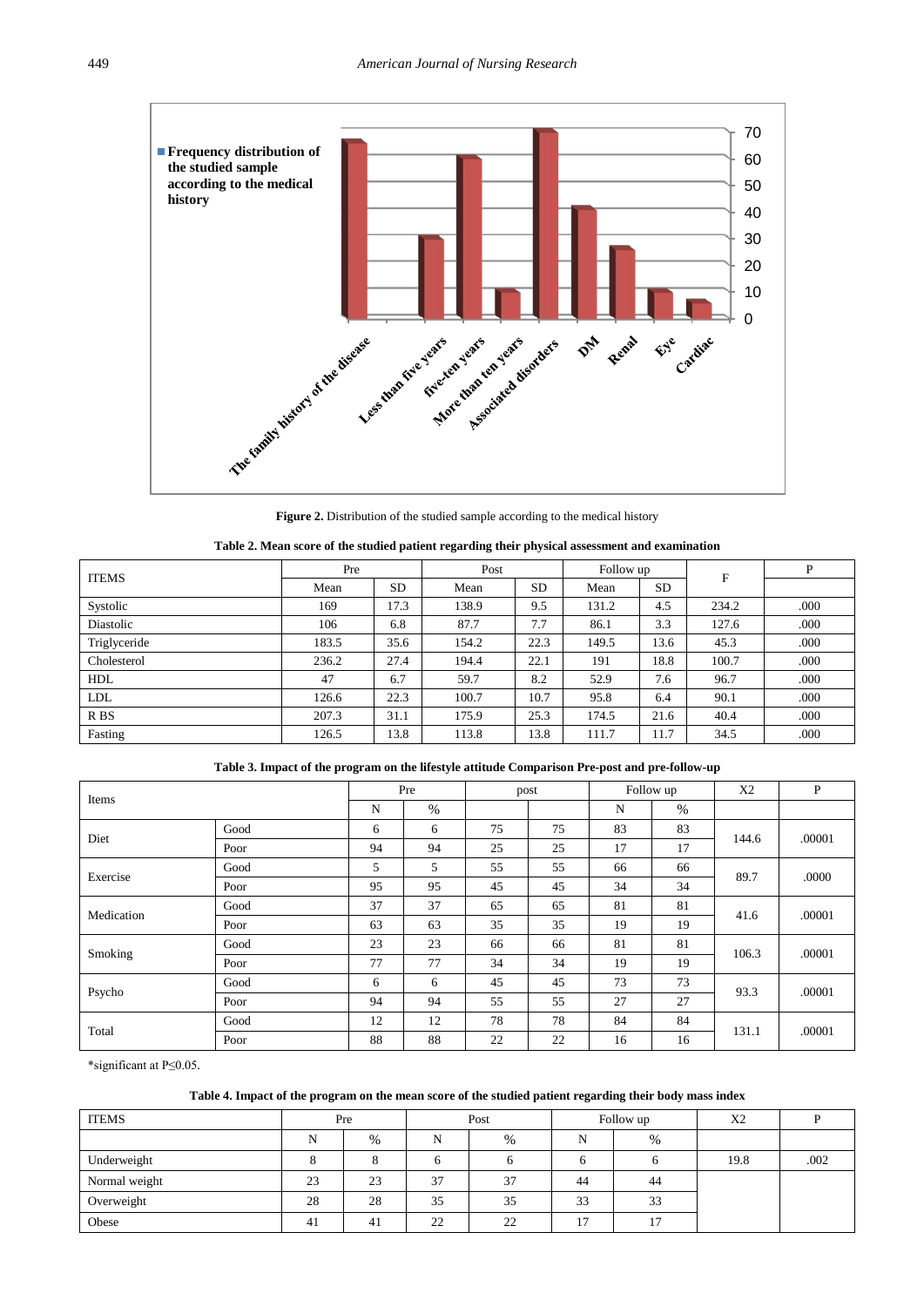**Table 5. Impact of the program on patient knowledge**

| Factor             |                | Pre            |                | post           |                          | Follow up |                 | $\mathbf{v}$ |        |
|--------------------|----------------|----------------|----------------|----------------|--------------------------|-----------|-----------------|--------------|--------|
|                    |                |                | $\%$           |                | %                        | ъT<br>ΙN  | %               | Λ∠           |        |
|                    | Satisfactory   | $\sim$         | $\overline{ }$ | $\overline{a}$ | $\overline{\phantom{a}}$ | $-$<br>ر_ | --<br>$\cdot$ J | 84.3         | .00001 |
| Level of knowledge | Unsatisfactory | $\Omega$<br>83 | 83             | $\sim$<br>ر_   | $\sim$<br>ر ے            | 25<br>رے  | 25              |              |        |

**Table 6. Impact of the program on the mean score of the studied patient regarding their medical examination**

|                    | Pre   |           |       | Post      |       | Follow up | F     | P    |
|--------------------|-------|-----------|-------|-----------|-------|-----------|-------|------|
|                    | Mean  | <b>SD</b> | Mean  | <b>SD</b> | Mean  | <b>SD</b> |       |      |
| Systolic           | 169   | 17.3      | 138.9 | 9.5       | 131.2 | 4.5       | 234.2 | .000 |
| Diastolic          | 106   | 6.8       | 87.7  | 7.7       | 86.1  | 3.3       | 127.6 | .000 |
| Triglyceride       | 183.5 | 35.6      | 154.2 | 22.3      | 149.5 | 13.6      | 45.3  | .000 |
| Cholesterol        | 236.2 | 27.4      | 194.4 | 22.1      | 191   | 18.8      | 100.7 | .000 |
| <b>HDL</b>         | 47    | 6.7       | 59.7  | 8.2       | 52.9  | 7.6       | 96.7  | .000 |
| <b>LDL</b>         | 126.6 | 22.3      | 100.7 | 10.7      | 95.8  | 6.4       | 90.1  | .000 |
| Random blood sugar | 207.3 | 31.1      | 175.9 | 25.3      | 174.5 | 21.6      | 40.4  | .000 |
| Fasting            | 126.5 | 13.8      | 113.8 | 13.8      | 111.7 | 11.7      | 34.5  | .000 |

**Table 7.Correlation between lipid profile and lifestyle practice**

<span id="page-5-2"></span>

| <b>Items</b>       | lifestyle practice |      |  |  |  |  |
|--------------------|--------------------|------|--|--|--|--|
|                    | R                  | P    |  |  |  |  |
| Triglyceride       | $-244$             | .01  |  |  |  |  |
| Cholesterol        | 204                | .04  |  |  |  |  |
| <b>HDL</b>         | 231                | .02  |  |  |  |  |
| <b>LDL</b>         | $-487$             | .000 |  |  |  |  |
| Random blood sugar | $-.02$             | .84  |  |  |  |  |
| Fasting            | $-.07$             | 44   |  |  |  |  |

**Table 8. Correlation between lab investigation and the level of knowledge**

<span id="page-5-3"></span>

| Items              | Knowledge |      |  |  |  |  |
|--------------------|-----------|------|--|--|--|--|
|                    | R         | P    |  |  |  |  |
| Triglyceride       | $-102$    | .3   |  |  |  |  |
| Cholesterol        | 258       | .009 |  |  |  |  |
| <b>HDL</b>         | 101       | .317 |  |  |  |  |
| <b>LDL</b>         | $-289$    | .004 |  |  |  |  |
| Random blood sugar | 178       | .07  |  |  |  |  |
| Fasting            | .056      |      |  |  |  |  |

## **4. Discussion**

Hypertension is an essential health challenge and is a major risk factor for many other diseases. From barriers for efficient care of hypertension; lack of knowledge it is the dangers of uncontrolled hypertension [\[18\].](#page-7-14) The findings of the present study revealed that more than half of the studied patient ages were 50 years old with a mean (standard deviation) was 49.6±9.1. This may be due to the long duration of the disease. This result is following the results of the study conducted by Zhu et al. (2014), most participants were in the age group of 69 years female [\[19\].](#page-7-15) Also, he reported that the mean age of his studied subjects was 39 years (range 20–55 years). Also, William (2015) said that the period of his studied subjects ranged from 19 to 74 years (mean 55.6 years) [\[20\].](#page-7-16) Also, this is following Majority (71.4%) were in the 51-70 years age group as reported by (Ebrahim et al. 2017 )The findings of their study revealed that the subject's age was ranged between forty to less than fifty years ol[d \[21\].](#page-7-17)

As regard to gender, the results of the present study showed that, female patients represent more than half of <span id="page-5-1"></span><span id="page-5-0"></span>the study sample, this may be in cause of change in female hormone in this age, this finding was in agreement with Kisokanth (2016) there were more females than males in this study population [\[22\].](#page-7-18) Similar findings have been reported 7 (41.0%) males and 250 (59.0%) females [\[23\].](#page-7-19) Also, Riaz, (2014) reported that the majority of studied patients were female [\[24\].](#page-7-20) Concerning the educational level of the studied sample, the result of the current study showed that the majority of patients had a secondary school, this is the cause of the most of sample was old age and not complaint with a healthy style. Similar data were reported by Mahajan et al (2016) [\[25\].](#page-7-13) Concerning patients` occupation, the study finding showed that the majority of the studied patient had work; this may be the patients affected by stressful situations. This finding in disagreeing with Galal (2012) who reported that more than one-half of his studied patients were not working. These may be related to gender or complications occurred. Half of them were governmental employees [\[26\].](#page-7-21)

As regarding patient training program for caring for hypertension, the result of the study conducted that all patient had training program most of them receive training from nurses. This may be from the ongoing attended program by staff during clinic hours this result agrees with Gnanaselvelvan et al., (2016) who reported that more than half of the participants received information about hypertension from their clinics which provides an opportunity to influence patient knowledge, awareness, and attitude towards hypertension control [\[27\].](#page-7-22) In contrast, Mahmut et al. (2016) reported that regard to medical history of hypertension, the present study revealed that three quarters of studied patients were having a positive family history of hypertension, and more than half of them having first degree relativity [\[28\],](#page-7-23) this finding is in agreement with Moustafa (2011) who reported that the majority of his studied subjects having positive family history of hypertension among first and second degree [\[29\],](#page-7-24) and Attia (2012) disagreed with current study who reported that less than half of studied subjects said positive family history [\[30\].](#page-7-25)

The effect program on the physical assessment and measurement the current study revealed that the highly statistically significant in all examination between pre and post implement program as Bp measurement, triglyceride,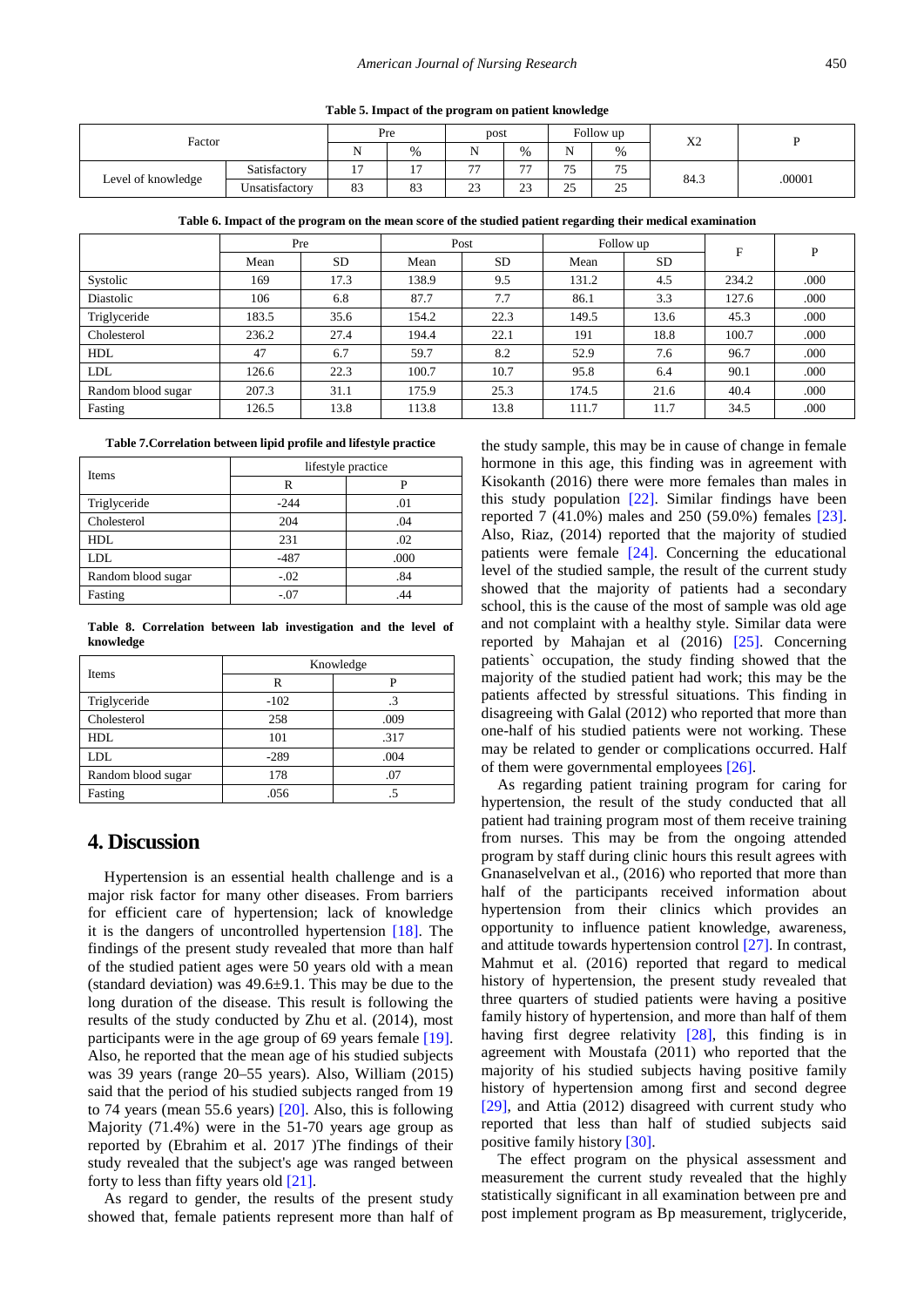cholesterol, HDL, LDL, RBCS, FBS, and body mass index. This may be due to the improvement of their knowledge following the instruction regarding lifestyle management. This accordance with Ebrahim et al. (2017) their study portrayed a highly statistically significant difference between pre-intervention and post-intervention regarding SBP, DBP, and weight [\[31\].](#page-7-26) These results were consistent with Shaw et al., (2014) who reported that both systolic and DBP improved after the intervention (3.68 mmHg for SBP, 1.56 mmHg for DBP) [\[32\].](#page-7-27) Moreover, Irmak et al. (2010) noted a significant decrease in the mean systolic and DBP also post-intervention. In the same line  $[33]$ , Hong  $(2010)$  and Rigsby  $(2011)$ reported improvement of the blood pressure among patients who modified an unhealthy lifestyle [\[34,35\].](#page-7-29)

The optimal level of Lifestyle is essential for all patients. Require for medical therapy interpreted as failure management of lifestyle, as an adjunct to it [\[36\].](#page-7-30) The result of the present study showed a highly statistically significant difference except in exercise may be due to most patient are females and old age so not complaint with exercise this result supported with [\[21\]](#page-7-17) their conclusion of the study showed that a highly statistically significant difference in all risk factors of hypertension and dyslipidemia after the nursing intervention than before. About one-third of the studied subjects had depression after the nursing intervention compared to more than two-thirds before the nursing intervention. This could mean that the program content was attractive to the patients and. Also, This result was also in agreement with Frisoli et al. (2011) who reported that lifestyle changes might postpone hypertension in non-hypertensive patients and diminish blood pressure in hypertensive patients which leads to reducing the frequency and doses of antihypertensive drugs [\[37\].](#page-7-31)

The symptoms of depression and lifestyle also improved among participants after the implementation of the nursing intervention. A similar result was supported by Duraimani et al. [2015] who observed reduced sodium and protein consumption among all subjects and a large number of the health education group reduced intake of calories, carbohydrates, and fats and the depression reduced [\[38\].](#page-7-32)

Also, this finding following Moustafa (2011), Attia (2012), and Galal (2012) all of them reported that there was a significant improvement in the reported dietary management among the studied subjects after implementing the self-care programs [\[25,29,30\].](#page-7-13)

 However, Melin et al. (2014) reported that nearly one either quarters of his study subjects were depressed, smokers or physically inactive, or had combinations of these variables [\[39\].](#page-7-33)

Regarding the studied patients level of knowledge the current study revealed that 83% of studied patients had unsatisfactory level of knowledge pre implementing instructions, and only 17% had satisfactory level off, and they improved after instructions; this finding was in agreement with [\[18\]](#page-7-14) who reported that the majority of the subjects had inadequate knowledge before the program. While; half of them had moderate knowledge after the program with a statistically significant difference. Besides, this finding in agreement with Moustafa (2011) who reported that there was a highly significant improvement

in studied subjects' knowledge after implementing instructions [\[29\].](#page-7-24)

As regarding correlation between lipid profile and level of knowledge and practice the study revealed that positive correlation in cholesterol and HDL only and negative correlation in other items this study with (Alemu et al. 2018) reported that There was a positive association between BMI and the lipid profiles [\[40\].](#page-7-34) Besides, WC had a significant positive association with the serum levels of TC and weak association with TG, LDL-C, and HDL-C levels. Correlation analysis also showed that there was a positive association between WHR and TG, TC, and LDL-C levels and an inverse relation with HDL. TC level, among lipid profiles, showed the closest relationship with WC and WHR ratio. As regression analysis of the study showed, WC and WHR can better predict lipid abnormalities in hypertensive patients.

The plethora of studies such as a study conducted in Europe (2016) stated that Hypertensive patients, SBP had a statistically significant correlation with serum LDL-C and TG levels which tended to rise as the duration of hypertension advances [\[41\].](#page-7-35)

# **5. Conclusion**

The present study outcomes concluded that personalized, tailored nursing instructions could be adjusted blood pressure through improving hypertensive patients' attitude and normalize lipid profile. Also, The study findings lead to accepting the research hypotheses that implementation of nursing instructions lead to improving the patients' attitude and their lipid profile. Therefore, the confident effect of the program is lifelong.

# **6. Recommendations**

In light of the results of the study recommend, nursing instructions should apply in various outpatients' cardiac clinics and medical service centers and training of nurses to provide this service. The informative booklet ought to be conveyed to all patients.

# **References**

- <span id="page-6-0"></span>[1] Doaa, M., Hasan, Aya, H., Emeash, Sara, B., Mustafa, Galal, E.A., Abdelazim, & Aya, A.E., (2014). Faculty of Medicine, Cairo University, Egypt, https://www.researchgate.net/publication/270158946.Current Hypertension Reviews, 10, 134-141.
- <span id="page-6-1"></span>[2] American Association for Clinical Chemistry (AAC), (2012). Lipid Profile. http://labtestsonline.org/understanding/analytes/lipid/tab/glance.
	- Updated January 4, 2009. Accessed July 2012.
- <span id="page-6-2"></span>[3] Cardiology/American Heart Association CHA, (2017). Task Force on Clinical Practice Guidelines, Detailed Summary From the 2017 Guideline for the Prevention, Detection, Evaluation, and Management of High Blood Pressure in Adults, A REPORT OF THE American College
- <span id="page-6-3"></span>[4] Whelton, P.K., Carey, R.M., Aronow, W.S., Casey, D.E., Collins, K.J., Dennison, H. C., DePalma, S.M., & Gidding, S., et al. (2017). ACC/AHA/AAPA/ABC/ACPM/AGS/APhA/ASH/ASPC/NMA/P CNA guideline for the prevention, detection, evaluation, and management of high blood pressure in adults: a report of the American College of Cardiology/American Heart Association